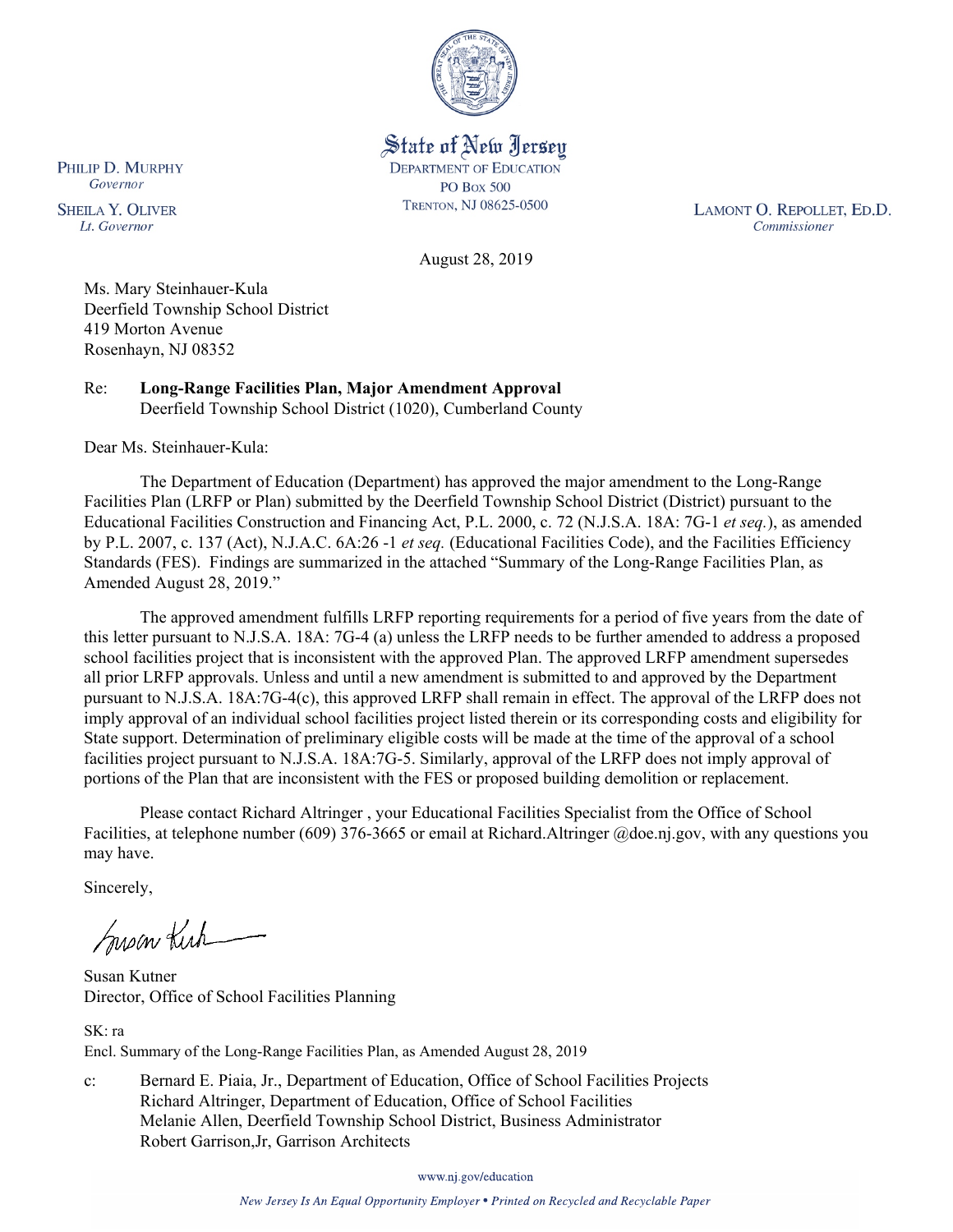# **Deerfield Township School District (1020) Summary of the Long-Range Facilities Plan, as Amended August 28, 2019**

The Department of Education (Department) has completed its review of the major amendment to the Long-Range Facilities Plan (LRFP or Plan) submitted by the Deerfield Township School District (District) pursuant to the Educational Facilities Construction and Financing Act, P.L. 2000, c. 72 (N.J.S.A. 18A: 7G-1 *et seq.*), as amended by P.L. 2007, c. 137 (Act), N.J.A.C. 6A:26-1 et seq. (Educational Facilities Code), and the Facilities Efficiency Standards (FES).

The following provides a summary of the District's approved amended LRFP. The summary is based on the standards set forth in the Act, the Educational Facilities Code, the FES, District-reported information in the Department's LRFP reporting system, and supporting documentation. The referenced reports in *italic* text are standard reports available on the Department's LRFP website.

### **1. Inventory Overview**

The District is classified as a Regular Operating District (ROD) for funding purposes. It provides services for students in grades PK-8.

The District identified existing and proposed schools, sites, buildings, rooms, and site amenities in its LRFP. Table 1 lists the number of existing and proposed district schools, sites, and buildings. Detailed information can be found in the *School Asset Inventory Report* and the *Site Asset Inventory Report.*

**As directed by the Department, school facilities projects that have received initial approval by the Department and have been approved by the voters, if applicable, are represented as "existing" in the LRFP.** Approved projects that include new construction and/or the reconfiguration/reassignment of existing program space are as follows: n/a.

# **Table 1: Number of Schools, School Buildings, and Sites**

|                                              | <b>Existing</b> | <b>Proposed</b> |
|----------------------------------------------|-----------------|-----------------|
| Number of Schools (assigned DOE school code) |                 |                 |
| Number of School Buildings <sup>1</sup>      |                 |                 |
| Number of Non-School Buildings <sup>2</sup>  |                 |                 |
| Number of Vacant Buildings                   |                 |                 |
| Number of Sites                              |                 |                 |

*1 Includes district-owned buildings and long-term leases serving students in district-operated programs 2 Includes occupied district-owned buildings not associated with a school, such as administrative or utility buildings*

Based on the existing facilities inventory submitted by the District:

- Schools using leased buildings (short or long-term):  $n/a$
- Schools using temporary classroom units (TCUs), excluding TCUs supporting construction: n/a
- Vacant/unassigned school buildings:  $n/a$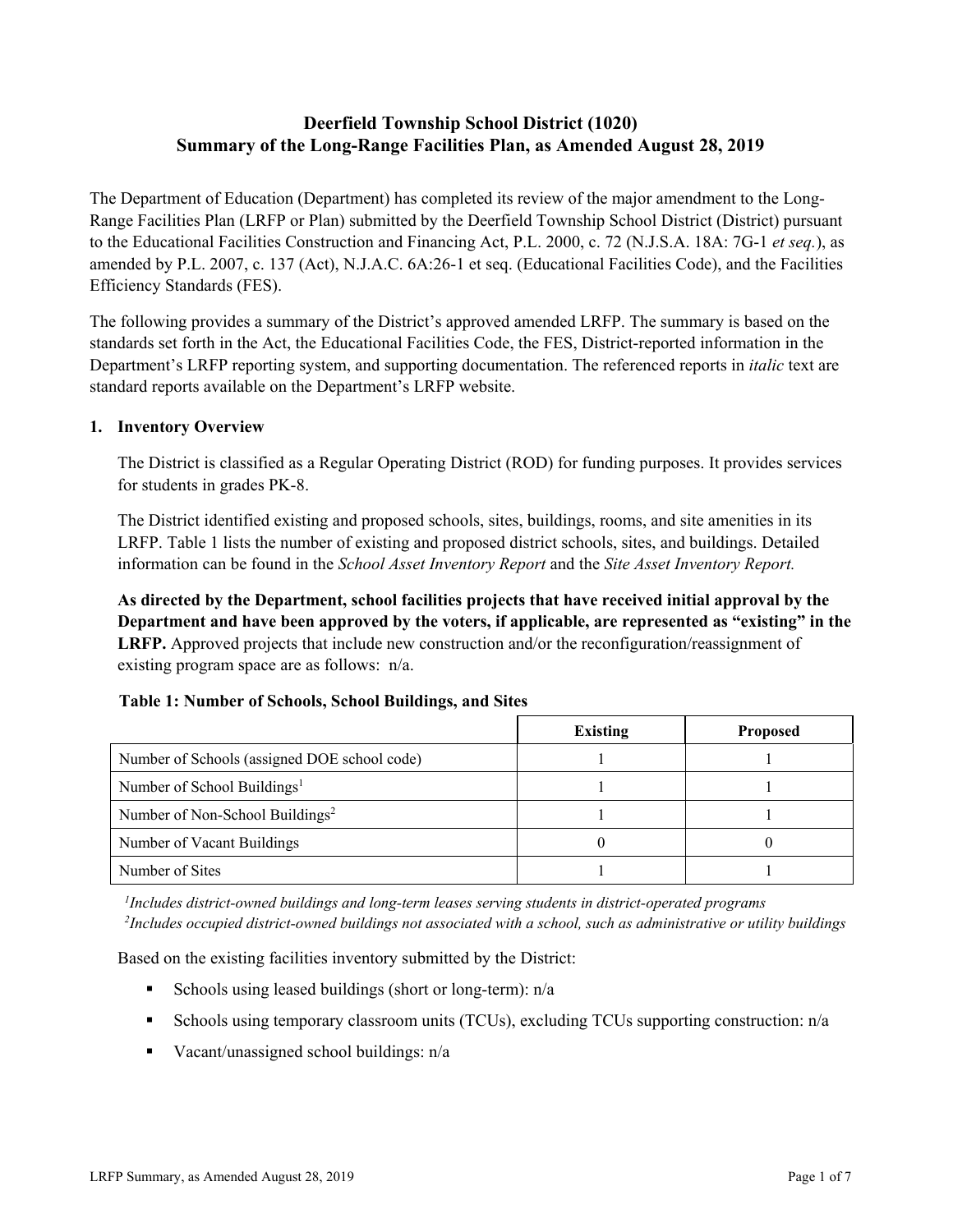**FINDINGS** The Department has determined that the proposed inventory is adequate for approval of the District's LRFP amendment. However, the LRFP determination does not imply approval of an individual school facilities project listed within the LRFP; the District must submit individual project applications for project approval.

# **2. District Enrollments**

The District determined the number of students, or "proposed enrollments," to be accommodated for LRFP planning purposes on a district-wide basis and in each school.

The Department minimally requires the submission of a standard cohort-survival projection using historic enrollment data from the Application for School State Aid (ASSA) or NJ Smart. The cohort-survival method projection method forecasts future students based upon the survival of the existing student population as it moves from grade to grade. A survival ratio of less than 1.00 indicates a loss of students, while a survival ratio of more than 1.00 indicates the class size is increasing. For example, if a survival ratio tracking first to second grade is computed to be 1.05, the grade size is increasing by 5% from one year to the next. The cohort-survival projection methodology works well for communities with stable demographic conditions. Atypical events impacting housing or enrollments, such as an economic downturn that halts new housing construction or the opening of a charter or private school, typically makes a cohort-survival projection less reliable.

### **Proposed enrollments are based on a standard cohort-survival enrollment projection.**

Adequate supporting documentation was submitted to the Department to justify the proposed enrollments. Table 2 provides a comparison of existing and projected enrollments. All totals include special education students.

| <b>Grades</b>                | <b>Existing Enrollments</b><br>2018-19 School Year | <b>District Proposed Enrollments</b><br>1923-24 School Year |
|------------------------------|----------------------------------------------------|-------------------------------------------------------------|
| PK (excl. private providers) | 21                                                 | 62                                                          |
| Grades K-5                   | 232                                                | 190                                                         |
| Grades 6-8                   | 127                                                | 86                                                          |
| Grades 9-12                  |                                                    |                                                             |
| <b>Totals K-12</b>           | 380                                                | 338                                                         |

### **Table 2: Enrollments**

**FINDINGS** The Department has determined the District's proposed enrollments to be acceptable for approval of the District's LRFP amendment. The Department will require a current enrollment projection at the time an application for a school facilities project is submitted incorporating the District's most recent enrollments in order to verify that the LRFP's planned capacity is appropriate for the updated enrollments.

### **3. District Practices Capacity**

Based on information provided in the room inventories, *District Practices Capacity* was calculated for each school building to determine whether adequate capacity is proposed for the projected enrollments based on district scheduling and class size practices. The capacity totals assume instructional buildings can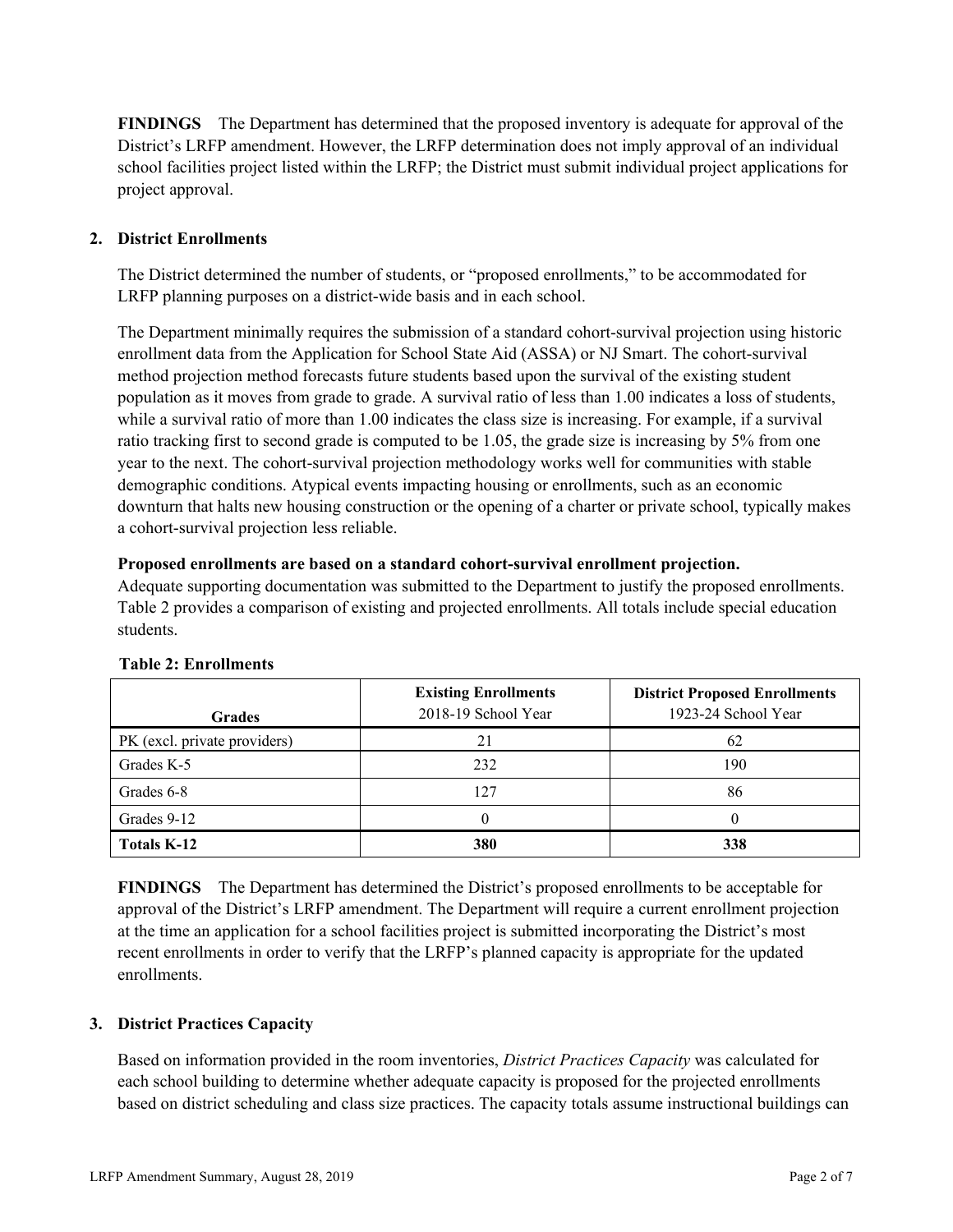be fully utilized regardless of school sending areas, transportation, and other operational issues. The calculations only consider district-owned buildings and long-term leases; short term leases and temporary buildings are excluded. A capacity utilization factor of 90% for classrooms serving grades K-8 and 85% for classrooms serving grades 9-12 is applied in accordance with the FES. No capacity utilization factor is applied to preschool classrooms.

In certain cases, districts may achieve adequate District Practices Capacity to accommodate enrollments but provide inadequate square feet per student in accordance with the FES, resulting in educational adequacy issues and "Unhoused Students." Unhoused students are considered in the "Functional Capacity" calculations used to determine potential State support for school facilities projects and are analyzed in Section 4.

Table 3 provides a summary of proposed enrollments and existing and proposed District-wide capacities. Detailed information can be found in the LRFP website reports titled *FES and District Practices Capacity Report, Existing Rooms Inventory Report, and Proposed Rooms Inventory Report.*

| <b>Grades</b>          | <b>Proposed</b><br><b>Enrollments</b> | <b>Existing</b><br><b>District</b><br><b>Practices</b><br>Capacity | <b>Existing</b><br>Deviation* | <b>Proposed</b><br><b>District</b><br><b>Practices</b><br>Capacity | <b>Proposed</b><br>Deviation* |
|------------------------|---------------------------------------|--------------------------------------------------------------------|-------------------------------|--------------------------------------------------------------------|-------------------------------|
| Elementary (PK-5)      | 252                                   | 225.10                                                             | $-26.90$                      | 252.08                                                             | 0.08                          |
| Middle $(6-8)$         | 86                                    | 113.00                                                             | 27.00                         | 86.03                                                              | 0.03                          |
| High $(9-12)$          | $\theta$                              | 0.00                                                               | 0.00                          | 0.00                                                               | 0.00                          |
| <b>District Totals</b> | 338                                   | 338.10                                                             | 0.10                          | 338.10                                                             | 0.10                          |

**Table 3: District Practices Capacity Analysis**

*\* Positive numbers signify surplus capacity; negative numbers signify inadequate capacity. Negative values for District Practices capacity are acceptable for approval if proposed enrollments do not exceed 100% capacity utilization.*

Considerations:

- Based on the proposed enrollments and existing room inventories, the District is projected to have inadequate capacity for the following grade groups, assuming all school buildings can be fully utilized: n/a
- Adequate justification has been provided by the District if the proposed capacity for a school significantly deviates from the proposed enrollments. Generally, surplus capacity is acceptable for LRFP approval if additional capacity is not proposed through new construction.

**FINDINGS**The Department has determined that proposed District capacity, in accordance with the proposed enrollments, is adequate for approval of the District's LRFP amendment. The Department will require a current enrollment projection at the time an application for a school facilities project is submitted, incorporating the District's most recent Fall Enrollment Report, in order to verify that the LRFP's planned capacity meets the District's updated enrollments.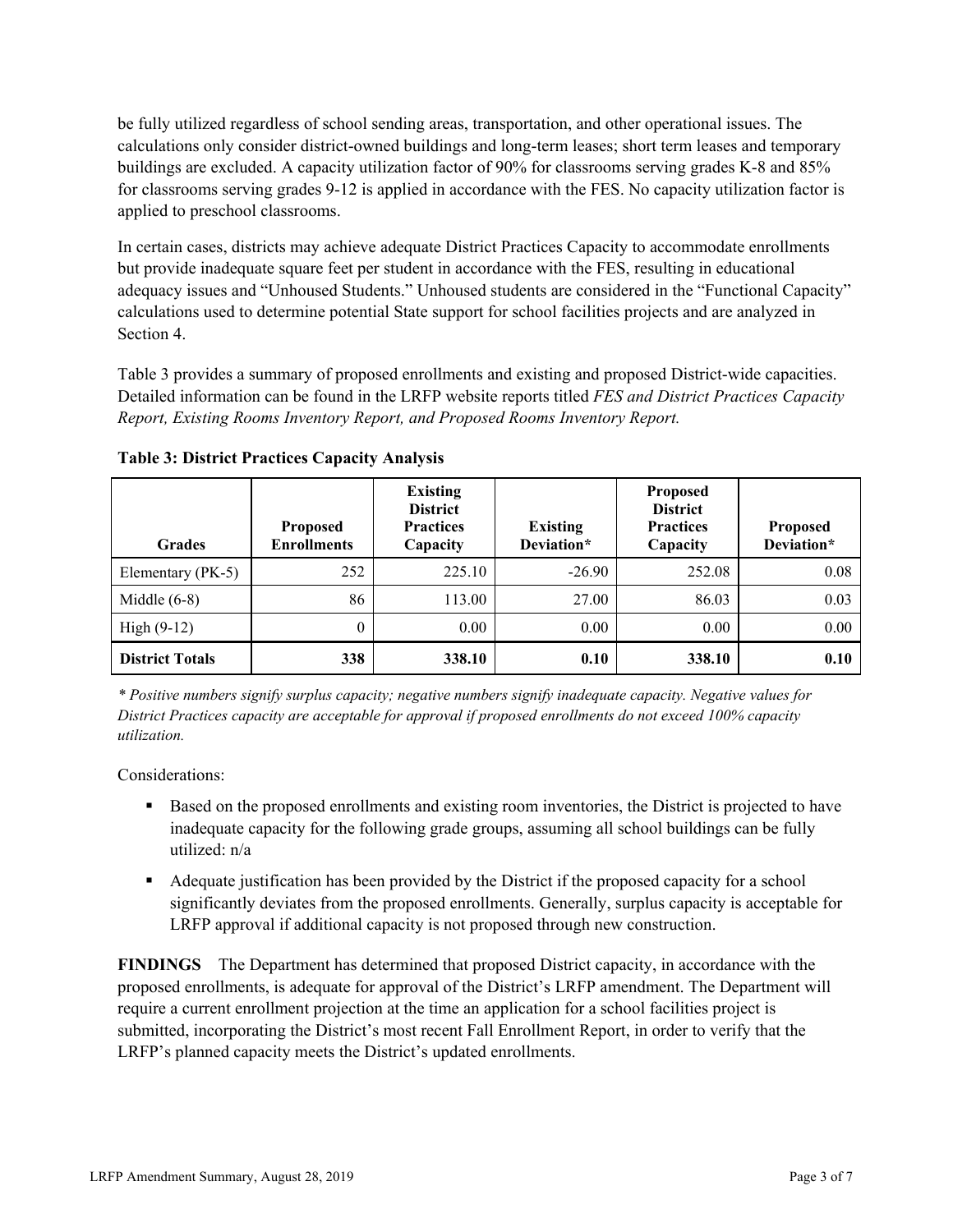### **4. New Construction Funding Eligibility**

*Functional Capacity* was calculated and compared to the proposed enrollments to provide a preliminary estimate of Unhoused Students and new construction funding eligibility.

*Functional Capacity* is the adjusted gross square footage of a school building *(total gross square feet minus excluded space)* divided by the minimum area allowance per full-time equivalent student for the grade level contained therein. *Unhoused Students* is the number of students projected to be enrolled in the District that exceeds the Functional Capacity of the District's schools pursuant to N.J.A.C. 6A:26-2.2(c). *Excluded Square Feet* includes (1) square footage exceeding the FES for any pre-kindergarten, kindergarten, general education, or self-contained special education classroom; (2) grossing factor square footage *(corridors, stairs, mechanical rooms, etc.)* that exceeds the FES allowance, and (3) square feet proposed to be demolished or discontinued from use. Excluded square feet may be revised during the review process for individual school facilities projects.

Table 4 provides a preliminary assessment of the Functional Capacity, Unhoused Students, and Estimated Maximum Approved Area for Unhoused Students for each FES grade group. The calculations exclude temporary facilities and short-term leased buildings. School buildings proposed for whole or partial demolition or reassignment to a non-school use are excluded from the calculations pending project application review. If a building is proposed to be reassigned to a different school, the square footage is applied to the proposed grades after reassignment. Buildings that are not assigned to a school are excluded from the calculations. In addition, only preschool students eligible for state funding (former ECPA students) are included. Detailed information concerning the calculations can be found in the *Functional Capacity and Unhoused Students Report* and the *Excluded Square Footage Report.*

|                                                | <b>PK/K-5</b> | $6 - 8$  | $9-12$   | <b>Total</b> |
|------------------------------------------------|---------------|----------|----------|--------------|
| PK Eligible Students/K-12 Proposed Enrollments | 152           | 86       | $\Omega$ |              |
| FES Area Allowance (SF/student)                | 125.00        | 134.00   | 151.00   |              |
| <b>Prior to Completion of Proposed Work:</b>   |               |          |          |              |
| <b>Existing Gross Square Feet</b>              | 44,957        | 15,343   | $\theta$ | 60,300       |
| Adjusted Gross Square Feet                     | 44,753        | 15,273   | 0        | 60,026       |
| <b>Adjusted Functional Capacity</b>            | 351.58        | 119.98   | 0.00     |              |
| Unhoused Students                              | 0.00          | 0.00     | 0.00     |              |
| Est. Max. Area for Unhoused Students           | 0.00          | 0.00     | 0.00     |              |
| <b>After Completion of Proposed Work:</b>      |               |          |          |              |
| Gross Square Feet                              | 44,957        | 15,343   | $\Omega$ | 60,300       |
| New Gross Square Feet                          | $\theta$      | $\theta$ | $\theta$ | $\theta$     |
| <b>Adjusted Gross Square Feet</b>              | 44,753        | 15,273   | $\Omega$ | 60,026       |
| <b>Functional Capacity</b>                     | 351.58        | 119.98   | 0.00     |              |
| Unhoused Students after Construction           | 0.00          | 0.00     | 0.00     |              |
| Est. Max. Area Remaining                       | 0.00          | 0.00     | 0.00     |              |

### **Table 4: Estimated Maximum Approved Area for Unhoused Students**

Facilities used for non-instructional or non-educational purposes are ineligible for State support under the Act. However, projects for such facilities shall be reviewed by the Department to determine whether they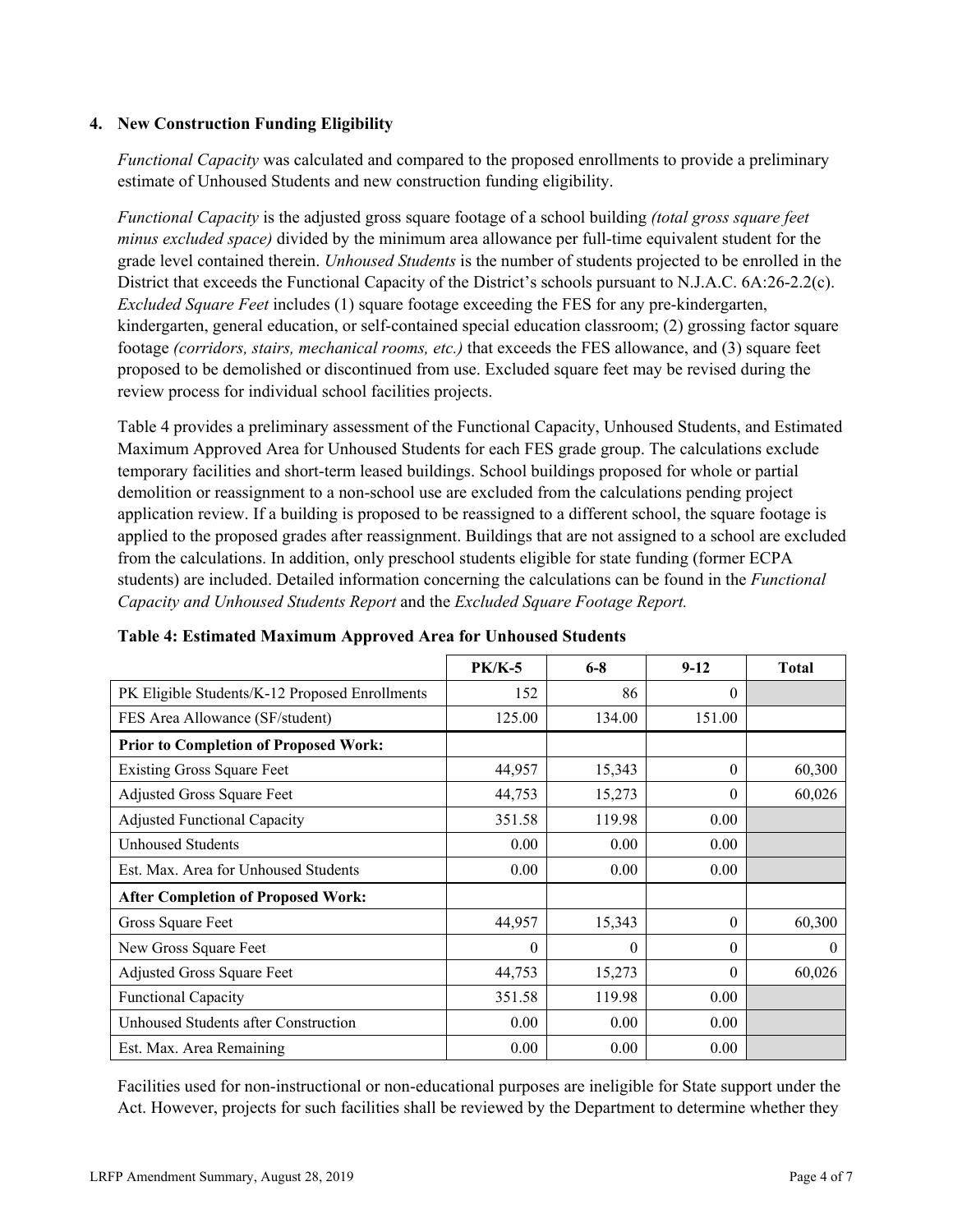are consistent with the District's LRFP and whether the facility, if it is to house students (full or part time) conforms to educational adequacy requirements. These projects shall conform to all applicable statutes and regulations.

Estimated costs represented in the LRFP by the District are for capital planning purposes only. The estimates are not intended to represent preliminary eligible costs or final eligible costs of approved school facilities projects.

Considerations:

- The District does not have approved projects pending completion, as noted in Section 1, that impact the Functional Capacity calculations.
- The Functional Capacity calculations *exclude* square feet proposed for demolition or discontinuation for the following FES grade groups and school buildings pending a feasibility study and project review: n/a.
- Based on the preliminary assessment, the District has Unhoused Students prior to the completion of proposed work for the following FES grade groups: n/a.
- New construction is proposed for the following FES grade groups:  $n/a$ .
- **Proposed new construction exceeds the estimated maximum area allowance for Unhoused** Students prior to the completion of the proposed work for the following grade groups: n/a.
- The District, based on the preliminary LRFP assessment, will not have Unhoused Students after completion of the proposed LRFP work. If the District is projected to have Unhoused Students, adequate justification has been provided to confirm educational adequacy in accordance with Section 6 of this determination.

**FINDINGS** Functional Capacity and Unhoused Students calculated in the LRFP are preliminary estimates. Preliminary Eligible Costs (PEC) and Final Eligible Costs (FEC) will be included in the review process for specific school facilities projects. A feasibility study undertaken by the District is required if building demolition or replacement is proposed per N.J.A.C. 6A:26-2.3(b)(10).

### **5. Proposed Work**

The District assessed program space, capacity, and physical plant deficiencies to determine corrective actions. Capital maintenance, or *"system actions,"* address physical plant deficiencies due to operational, building code, and /or life cycle issues. Inventory changes, or *"inventory actions,*" add, alter, or eliminate sites, site amenities, buildings, and/or rooms.

The Act (N.J.S.A. 18A:7G-7b) provides that all school facilities shall be deemed suitable for rehabilitation unless a pre-construction evaluation undertaken by the District demonstrates to the satisfaction of the Commissioner that the structure might pose a risk to the safety of the occupants even after rehabilitation or that rehabilitation is not cost-effective. Pursuant to N.J.A.C. 6A:26-2.3(b)(10), the Commissioner may identify school facilities for which new construction is proposed in lieu of rehabilitation for which it appears from the information presented that new construction is justified, provided, however, that for such school facilities so identified, the District must submit a feasibility study as part of the application for the specific school facilities project. The cost of each proposed building replacement is compared to the cost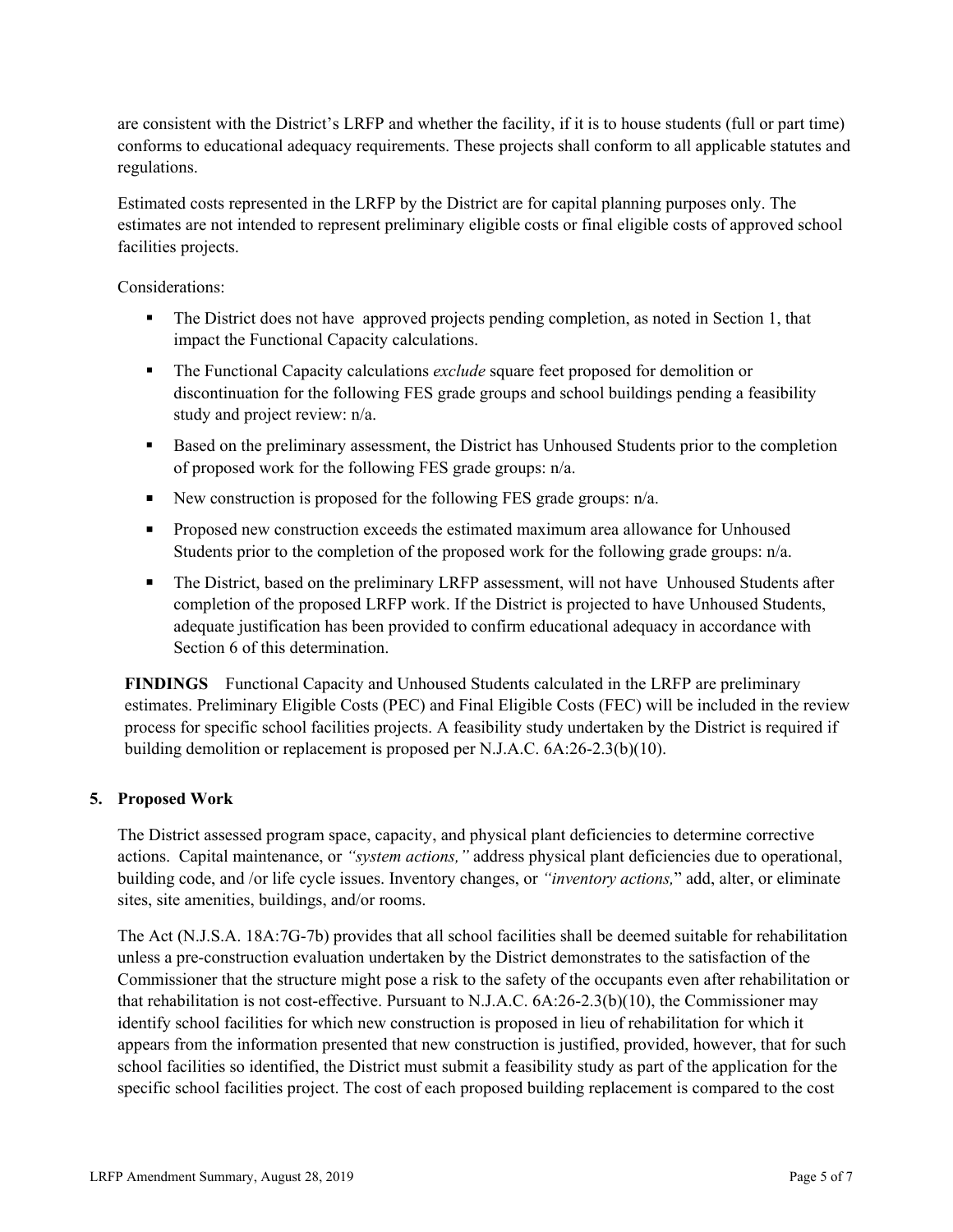of additions or rehabilitation required to eliminate health and safety deficiencies and to achieve the District's programmatic model.

Table 5 lists the scope of work proposed for each school based on the building(s) serving their student population. Detailed information can be found in the LRFP website reports titled *"School Asset Inventory," "LRFP Systems Actions Summary," and "LRFP Inventory Actions Summary."*

With the completion of the proposed work, the following schools are proposed to be eliminated: n/a; the following schools are proposed to be added: n/a.

| <b>Proposed Scope of Work</b>                                                                  | <b>Applicable Schools</b>        |
|------------------------------------------------------------------------------------------------|----------------------------------|
| Renovation only (no new construction)                                                          |                                  |
| System actions only (no inventory actions)                                                     | Deerfield Elementary School(040) |
| Existing inventory actions only (no systems actions)                                           | n/a                              |
| Systems and inventory changes                                                                  | n/a                              |
| <b>New construction</b>                                                                        |                                  |
| Building addition only (no systems or existing inventory actions)                              | n/a                              |
| Renovation and building addition (system, existing inventory,<br>and new construction actions) | n/a                              |
| New building on existing site                                                                  | n/a                              |
| New building on new or expanded site                                                           | n/a                              |
| Site and building disposal (in addition to above scopes)                                       |                                  |
| Partial building demolition                                                                    | n/a                              |
| Whole building demolition                                                                      | n/a                              |
| Site and building disposal or discontinuation of use                                           | n/a                              |

### **Table 5. School Building Scope of Work**

**FINDINGS** The Department has determined that the proposed work is adequate for approval of the District's LRFP amendment. However, Department approval of proposed work in the LRFP does not imply the District may proceed with a school facilities project. The District must submit individual project applications with cost estimates for Department project approval. Both school facilities project approval and other capital project review require consistency with the District's approved LRFP.

# **6. Proposed Room Inventories and the Facilities Efficiency Standards**

The District's proposed school buildings were evaluated to assess general educational adequacy in terms of compliance with the FES area allowance pursuant to N.J.A.C. 6A:26-2.2 and 2.3.

District schools are not proposed to provide less square feet per student than the FES after the completion of proposed work as indicated in Table 5.

**FINDINGS** The Department has determined that the District's proposed room inventories are adequate for LRFP approval. If school(s) are proposed to provide less square feet per student than the FES area allowance, the District has provided justification indicating that the educational adequacy of the facility will not be adversely affected and has been granted an FES waiver by the Department pending project submission and review. This determination does not include an assessment of eligible square feet for State